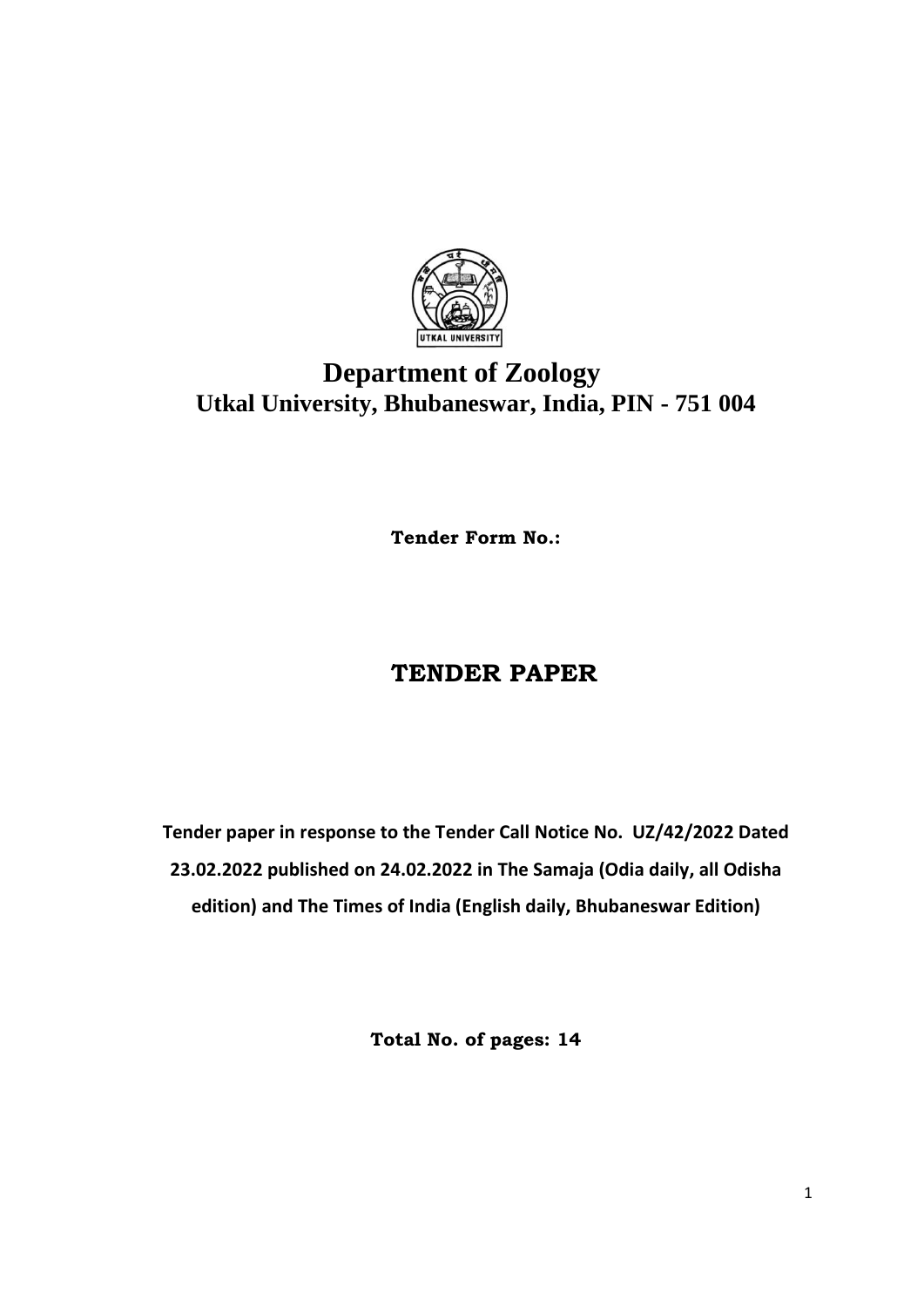

 **Department of Zoology Utkal University, Bhubaneswar, India, PIN - 751 004**

#### No.: UZ/42/2022 Date: 23.02.2022

### **TENDER CALL NOTICE**

Sealed tenders are invited by the undersigned from the reputed manufacturers and authorized dealers for purchase of the following items:

- 1. Microplate Reader
- 2. Dual Beam UV/Vis Spectrophotometer
- 3. pH Meter
- 4. Spare bulb for fluorescent microscope
- 5. Muti channel pipette
- 6. Autoclavable Pipette
- 7. Split Air conditioner
- 8. Inverter machine
- 9. Inverter battery
- 10. Drinking water purifier
- 11. Chemicals , Glass wares, laboratory wares, Plastic wares

The sealed tender should reach the undersigned on or before **11. 03. 2022 up to 5.00 PM**  by hand/ registered post/ speed post. All the documents such as EMD ( 1% of the estimated cost of the equipment or minimum of ₹1000.00), authorization certificate, GST certificates along with literature/brochure should be enclosed, failing which the tender will be cancelled. Detailed information and tender documents of the above items are available in the Office of the Head, Department of Zoology, Utkal University during office hours on all working days or can be downloaded from the website [www.utkaluniversity.nic.in.](http://www.utkaluniversity.nic.in/) The cost of the tender paper is **Rs. 300.00 (Rupees three hundred) only (non-refundable)** to be paid through **Demand Draft** drawn in favour of "Head, Department of Zoology, Utkal University" and payable at Bhubaneswar. The form downloaded from the website must accompany a Demand Draft, as mentioned above, of Rs. 300.00, towards the cost of the tender paper. **The sealed tenders will be opened at 3.00 PM on 12.03.2022** in the Office of the Head, Department of Zoology, Utkal University, Bhubaneswar in presence of the tenderers or their authorized representatives. The authorities reserves the right to accept/reject/cancel/change/modify any part or the entire tender without assigning any reason thereof. The Authority will not be held responsible for any postal delay.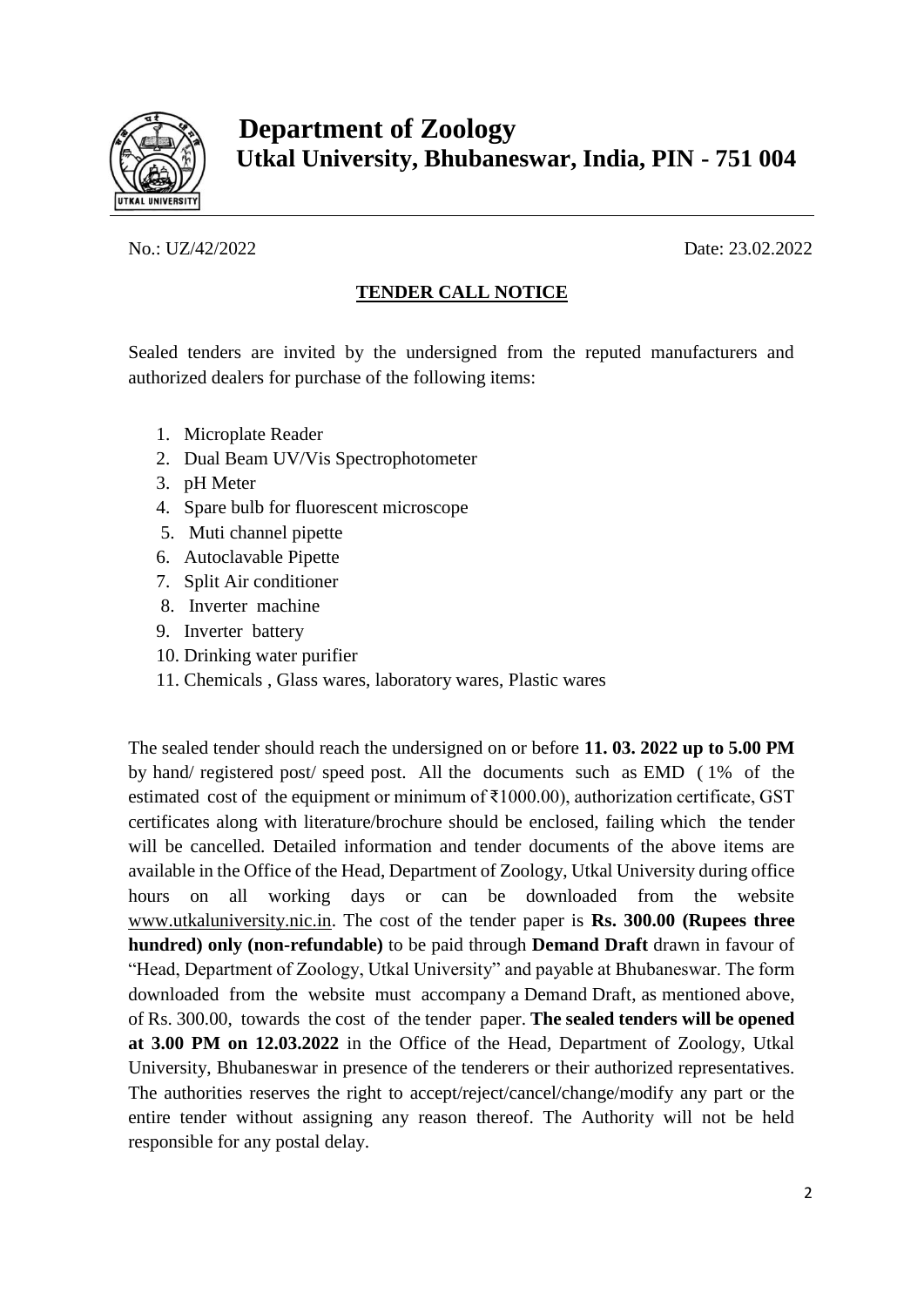#### **Eligibility Criteria:**

- 1. Tenders are to be submitted in the prescribed format (enclosed) along with an EMD amount (1%) of the approximate cost of equipment or minimum of  $\bar{\tau}1000$ /- (Rupees one thousand) only as mentioned in the tender paper drawn in favour of the *"Head, Department of Zoology, Utkal University"* in shape of a Bank Draft drawn on any nationalized bank payable at Bhubaneswar. **No cash payment shall be received in this regard**.
- 2. Tender forms are not transferable.
- 3. Bids should to be given in the desired format, separately for each item, to supply the equipment with accessories. Bids should be submitted along-with the following documents:
	- (i) Sales Tax, Income Tax, GST Certificate or the Excise License etc. necessary for the items.
	- (ii) Specific requirement (electric supply, reagent, etc.) for any equipment must be mentioned in the quotation.
	- (iii) Valid authorization Certificate from the Company/manufacturer is mandatory.
	- **(iv) All rates (in INR) should be inclusive of all taxes and F.O.R destination (Department of Zoology, Utkal University, Bhubaneswar).**
	- (v) Installation charges, packaging, forwarding charges etc. should be included in the quoted price and no extra cost will be entertained after delivery.
	- (vi) Validity of the quotation: Six months.

#### **N.B**

- 1. Last date for submission of sealed tender paper by hand speed/ registered post is **11. 03. 2022 up to 5.00 P.M.** in the office of the Head, Department of Zoology, Utkal University, Bhubaneswar.
- 2. Bank Guarantee for EMD is not valid.
- 3. The authority may cancel the tender as a whole or a part of it without assigning any reason thereof.
- 4. All supplies have to be made within 15 (Fifteen) days of the confirmed order received by the firm otherwise the order shall be treated as cancelled.
- 5. EMD of the parties whose Tender is not accepted will be refunded on submission of a stamped receipt.
- 6. Exemption in price (if any) under production of DSIR certificate should be indicated.
- 7. Filled tender paper must contain all specifications, terms and conditions in a systematic manner and should not leave anything guessing to the undersigned.

Head, Department of Zoology Utkal University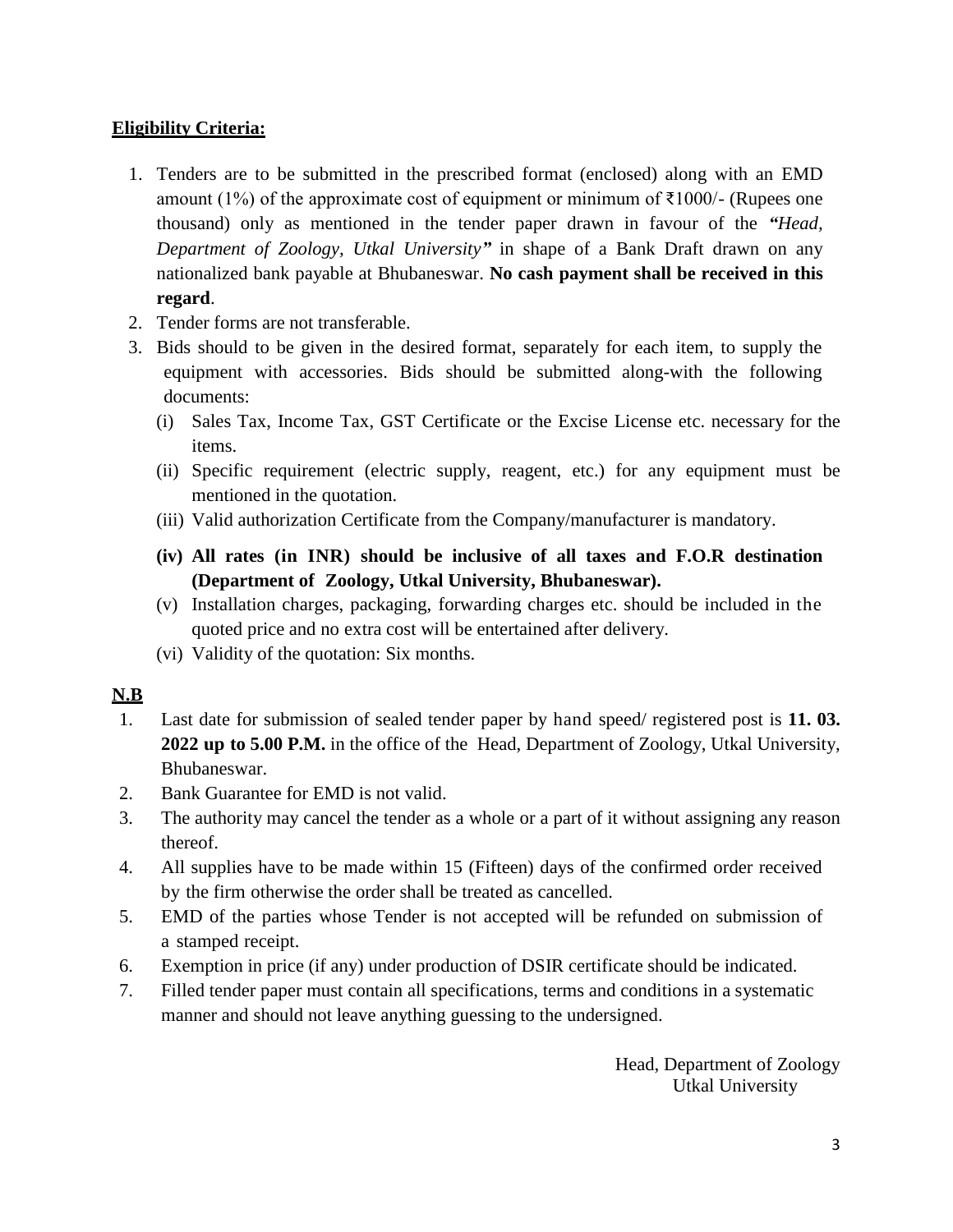## **1. Microplate Reader**

Tender Form No.: (e.g., 1, 2, 3)

| From, |  |  |  |  |  |  |  |  |  |  |  |  |  |  |  |  |  |  |  |  |
|-------|--|--|--|--|--|--|--|--|--|--|--|--|--|--|--|--|--|--|--|--|
| M/S   |  |  |  |  |  |  |  |  |  |  |  |  |  |  |  |  |  |  |  |  |
|       |  |  |  |  |  |  |  |  |  |  |  |  |  |  |  |  |  |  |  |  |

To,

The Head Department of Zoology, Utkal University, Bhubaneswar

Sub.: Supply of …………………………………………………………………………

Ref.: Advertisement No. ………………………………… in The Samaja Dated …………

EMD/Security amount Rs. ……………… DD Number and Date: ………………………..

| Name of the item with specifications                                                                              | Unit Price in INR<br>including<br>applicable Tax | Remarks |
|-------------------------------------------------------------------------------------------------------------------|--------------------------------------------------|---------|
| <b>Microplate Reader</b>                                                                                          |                                                  |         |
| Make:<br><b>Model:</b><br>Monochromator-based absorbance                                                          |                                                  |         |
| Wavelength, 200 nm to 999 nm                                                                                      |                                                  |         |
| Wavelength scanning, endpoint, and kinetics                                                                       |                                                  |         |
| Absorbance compatible with 6- to 384- well<br>plates                                                              |                                                  |         |
| Temperature control                                                                                               |                                                  |         |
| Software included                                                                                                 |                                                  |         |
| Branded laptop with i3 or above processor<br>Detailed specification should be attached in an<br>additional sheet. |                                                  |         |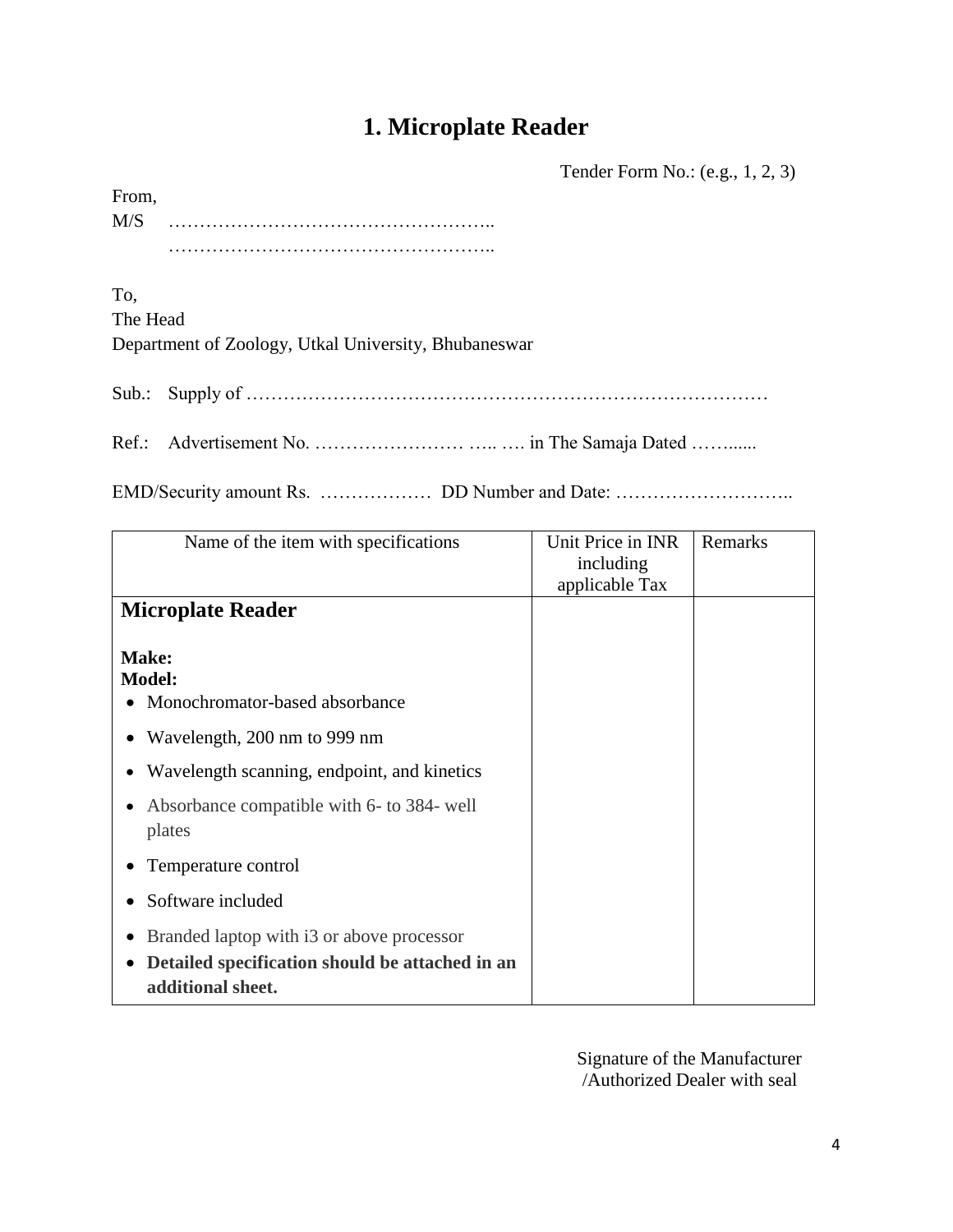## **2. Dual Beam UV/Vis Spectrophotometer**

Tender Form No.: (e.g., 1, 2, 3)

| From, |  |
|-------|--|
| M/S   |  |
|       |  |

To, The Head Department of Zoology, Utkal University, Bhubaneswar

Sub.: Supply of …………………………………………………………………………

Ref.: Advertisement No. …………………… ….. …. in The Samaja Dated ……......

EMD/Security amount Rs. ……………… DD Number and Date: ………………………..

| Name of the item with specifications              | Unit Price in INR | Remarks |
|---------------------------------------------------|-------------------|---------|
|                                                   | including         |         |
|                                                   | applicable Tax    |         |
| <b>Dual Beam UV/Vis Spectrophotometer</b>         |                   |         |
|                                                   |                   |         |
| Make:                                             |                   |         |
| <b>Model:</b>                                     |                   |         |
|                                                   |                   |         |
| <b>UV/VIS Double Beam Spectrophotometer</b>       |                   |         |
| with variable bandwidth                           |                   |         |
| 8 cell holders                                    |                   |         |
| Includes cuvette (glass and quartz, 2 pcs each)   |                   |         |
| Wavelength Range : 190-999 nm<br>$\bullet$        |                   |         |
| Bandwidth : 0.5,1.0, 2.0, 4.0 nm                  |                   |         |
| Software included                                 |                   |         |
|                                                   |                   |         |
| Branded laptop with I3 or above processor         |                   |         |
| <b>Printer Port</b><br>: Parallel Port            |                   |         |
| Detailed specification should be attached in<br>٠ |                   |         |
| an additional sheet.                              |                   |         |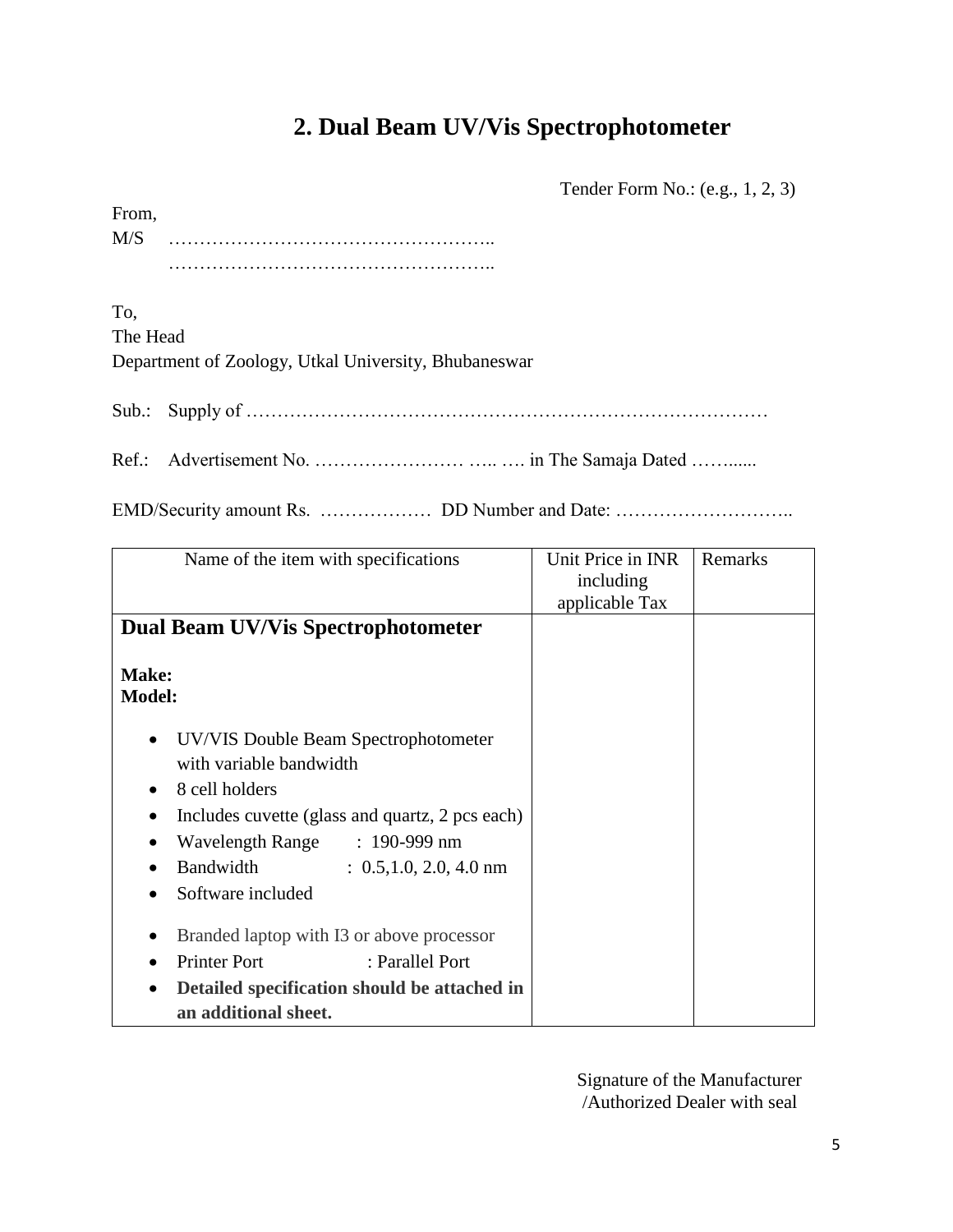## **3. pH Meter (Digital)**

Tender Form No.: (e.g., 1, 2, 3)

| From, |  |  |  |  |  |  |  |  |  |  |  |  |  |  |  |  |  |  |  |  |  |  |  |
|-------|--|--|--|--|--|--|--|--|--|--|--|--|--|--|--|--|--|--|--|--|--|--|--|
| M/S   |  |  |  |  |  |  |  |  |  |  |  |  |  |  |  |  |  |  |  |  |  |  |  |
|       |  |  |  |  |  |  |  |  |  |  |  |  |  |  |  |  |  |  |  |  |  |  |  |

To, The Head Department of Zoology, Utkal University, Bhubaneswar

Sub.: Supply of …………………………………………………………………………

Ref.: Advertisement No. ……………………………… in The Samaja Dated …………

| Name of the item with specifications                                                                                                                                                                                                                     | Unit Price in INR | Remarks |
|----------------------------------------------------------------------------------------------------------------------------------------------------------------------------------------------------------------------------------------------------------|-------------------|---------|
|                                                                                                                                                                                                                                                          | including         |         |
|                                                                                                                                                                                                                                                          | applicable Tax    |         |
| pH Meter (Digital)                                                                                                                                                                                                                                       |                   |         |
| Make:<br><b>Model:</b>                                                                                                                                                                                                                                   |                   |         |
| Micro controller based<br>$\bullet$<br>$pH$ Range : $1 - 14$ , 0.01 $pH$ resolution<br>1 mV Resolution<br>٠<br>Temperature compensation: Auto / Manual<br>$\bullet$<br>Detailed specification should be attached in<br>$\bullet$<br>an additional sheet. |                   |         |

EMD/Security amount Rs. ……………… DD Number and Date: ………………………..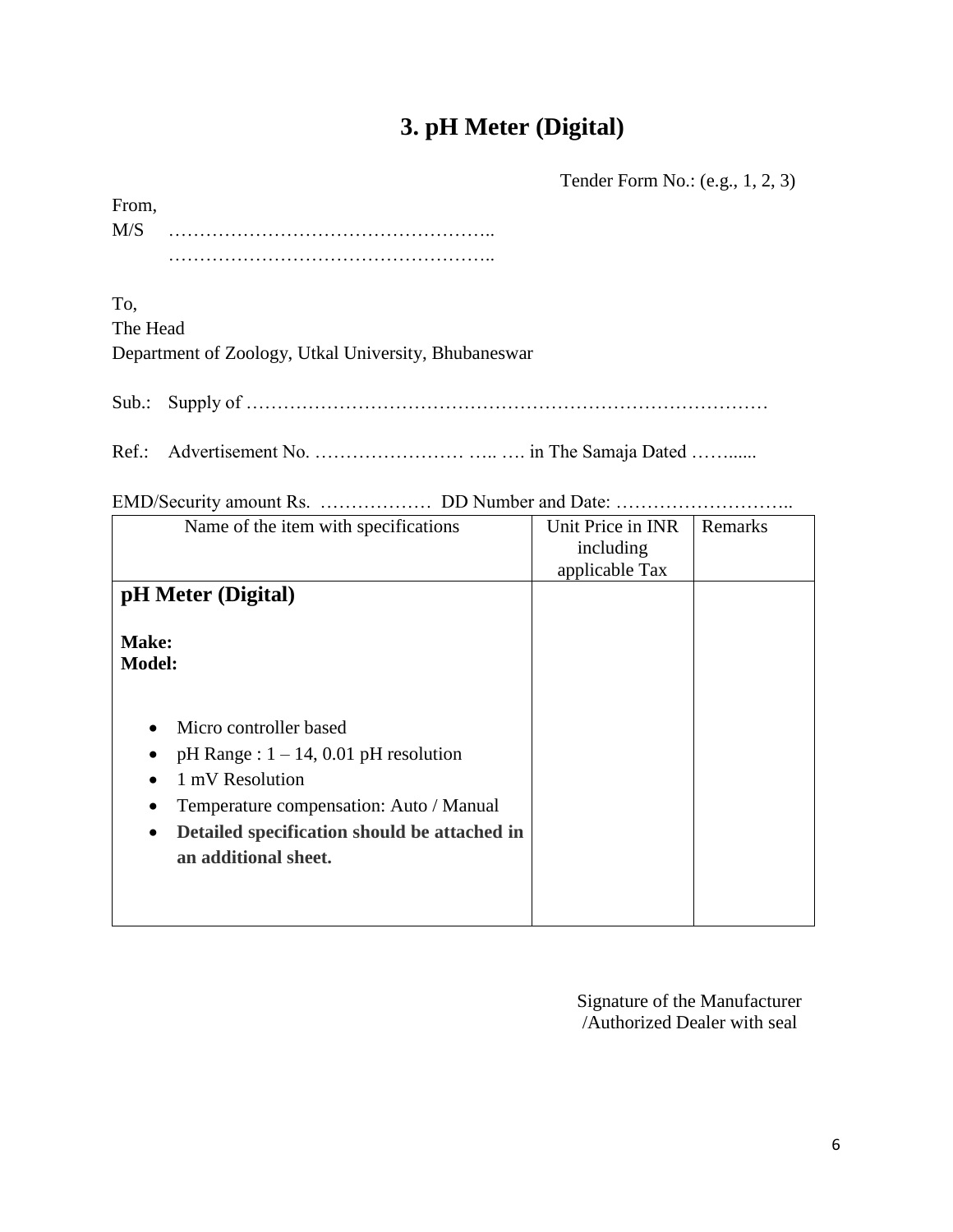### **4. Spare bulb for Leica make Fluorescent Microscope**

Tender Form No.: (e.g., 1, 2, 3)

From, M/S …………………………………………….. ……………………………………………..

To, The Head Department of Zoology, Utkal University, Bhubaneswar

Sub.: Supply of …………………………………………………………………………

Ref.: Advertisement No. …………………… ….. …. in The Samaja Dated ……......

EMD/Security amount Rs. ……………… DD Number and Date: ………………………..

| Name of the item with specifications            | Unit Price in INR | Remarks |
|-------------------------------------------------|-------------------|---------|
|                                                 | including         |         |
|                                                 | applicable Tax    |         |
| Spare bulb for Leica make Fluorescent           |                   |         |
| <b>Microscope</b>                               |                   |         |
|                                                 |                   |         |
| Model: DM 3000                                  |                   |         |
|                                                 |                   |         |
|                                                 |                   |         |
| Detailed specification should be attached in an |                   |         |
| additional sheet.                               |                   |         |
|                                                 |                   |         |
|                                                 |                   |         |
|                                                 |                   |         |
|                                                 |                   |         |
|                                                 |                   |         |
|                                                 |                   |         |
|                                                 |                   |         |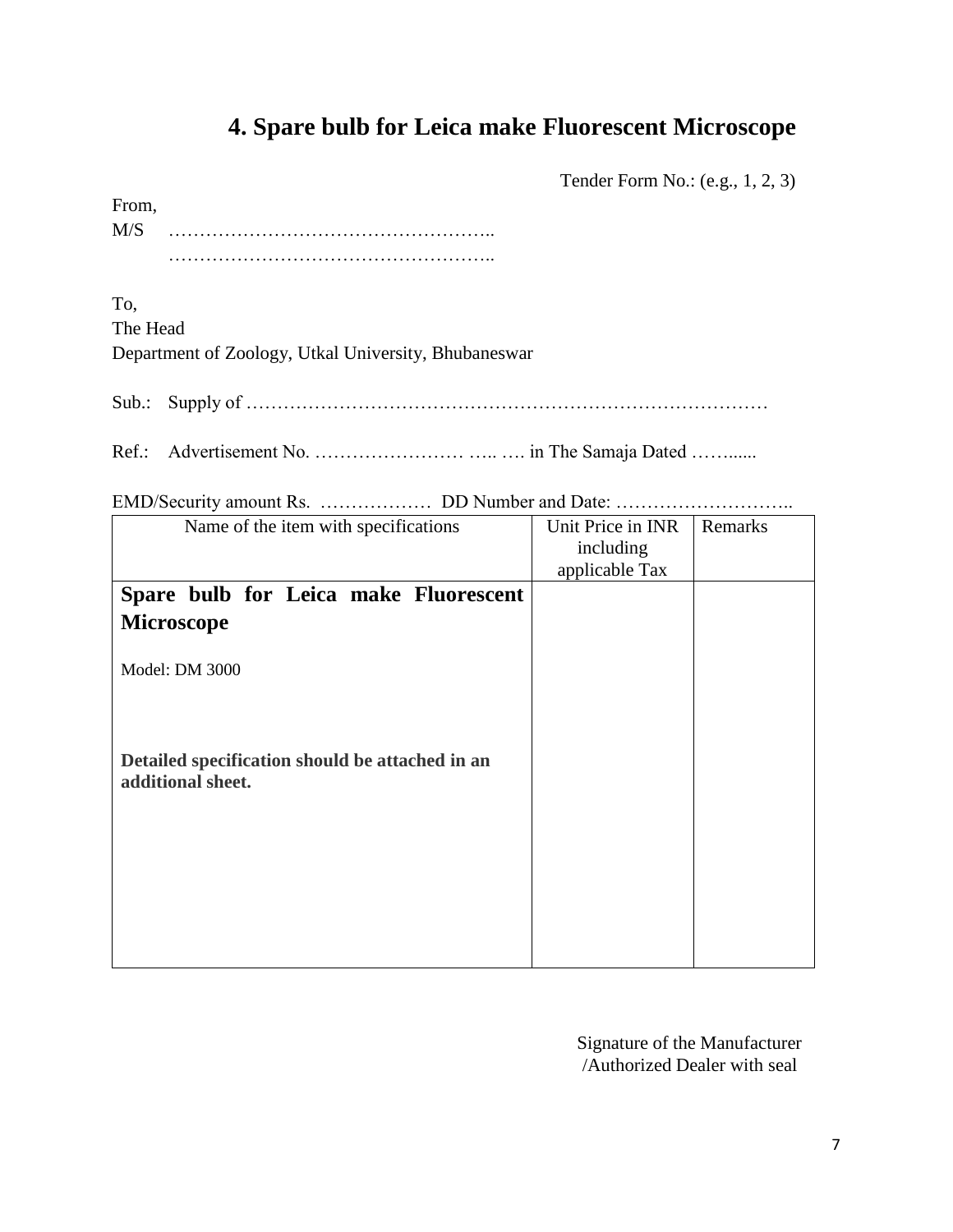## **5. Multichannel Pipette**

Tender Form No.: (e.g., 1, 2, 3)

| From, |  |  |  |  |  |  |  |  |  |  |  |  |  |  |  |  |  |  |  |
|-------|--|--|--|--|--|--|--|--|--|--|--|--|--|--|--|--|--|--|--|
| M/S   |  |  |  |  |  |  |  |  |  |  |  |  |  |  |  |  |  |  |  |
|       |  |  |  |  |  |  |  |  |  |  |  |  |  |  |  |  |  |  |  |

To, The Head Department of Zoology, Utkal University, Bhubaneswar

Sub.: Supply of …………………………………………………………………………

Ref.: Advertisement No. ……………………………… in The Samaja Dated …………

| Name of the item with specifications                                 | Unit Price in INR | Remarks |
|----------------------------------------------------------------------|-------------------|---------|
|                                                                      | including         |         |
|                                                                      | applicable Tax    |         |
| <b>Multichannel Pipette</b>                                          |                   |         |
| Make:<br><b>Model:</b>                                               |                   |         |
| Variable Multi channel (Eight) pipette                               |                   |         |
| Volume range: $50-300 \mu l$                                         |                   |         |
| Variable Multi channel (Eight) pipette                               |                   |         |
|                                                                      |                   |         |
| Volume range: $0.5-10 \mu l$                                         |                   |         |
| Fully autoclavable                                                   |                   |         |
| Detailed specification should be attached in<br>an additional sheet. |                   |         |
|                                                                      |                   |         |
|                                                                      |                   |         |
|                                                                      |                   |         |
|                                                                      |                   |         |
|                                                                      |                   |         |

 $EMD/S$ equrity amount  $D_S$  .  $DD$  Number and Date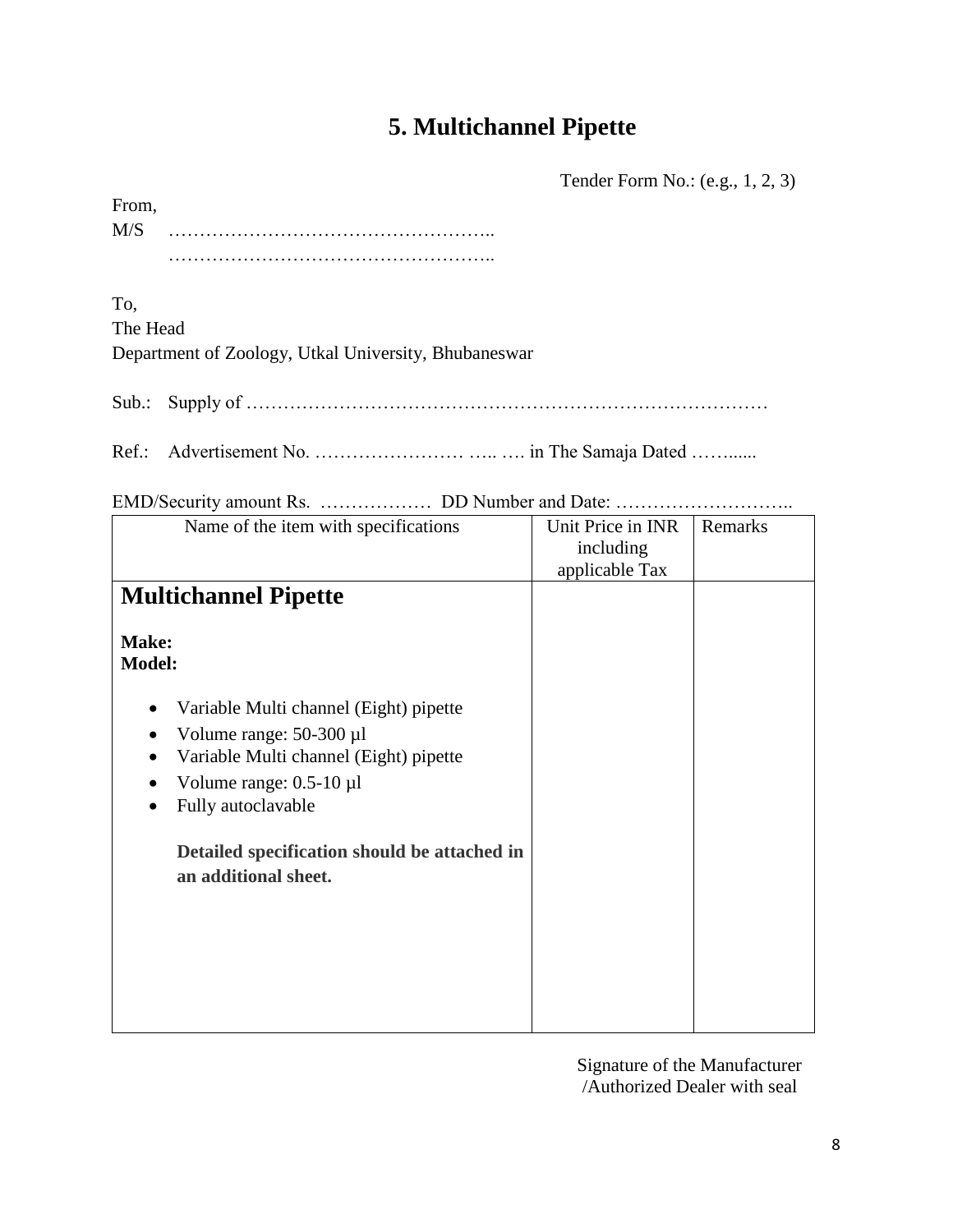## **6. Autoclavable Pipette**

Tender Form No.: (e.g., 1, 2, 3)

| From, |  |  |  |  |  |  |  |  |  |  |  |  |  |  |  |  |  |  |  |  |  |  |
|-------|--|--|--|--|--|--|--|--|--|--|--|--|--|--|--|--|--|--|--|--|--|--|
| M/S   |  |  |  |  |  |  |  |  |  |  |  |  |  |  |  |  |  |  |  |  |  |  |
|       |  |  |  |  |  |  |  |  |  |  |  |  |  |  |  |  |  |  |  |  |  |  |

To, The Head Department of Zoology, Utkal University, Bhubaneswar

Sub.: Supply of …………………………………………………………………………

Ref.: Advertisement No. ……………………………… in The Samaja Dated …………

| Name of the item with specifications                                              | Unit Price in INR | Remarks |
|-----------------------------------------------------------------------------------|-------------------|---------|
|                                                                                   | including         |         |
|                                                                                   | applicable Tax    |         |
| <b>Autoclavable Pipette</b>                                                       |                   |         |
| Make:                                                                             |                   |         |
| <b>Model:</b>                                                                     |                   |         |
| Volume Range $-200-1000$ ul<br>$\bullet$                                          |                   |         |
| Volume Range $-20-200$ ul<br>$\bullet$                                            |                   |         |
| Volume Range $-1-10ul$                                                            |                   |         |
| Detailed specification should be attached in<br>$\bullet$<br>an additional sheet. |                   |         |
|                                                                                   |                   |         |
|                                                                                   |                   |         |
|                                                                                   |                   |         |
|                                                                                   |                   |         |
|                                                                                   |                   |         |

EMD/Security amount Rs. . . . . . . . . DD Number and Date: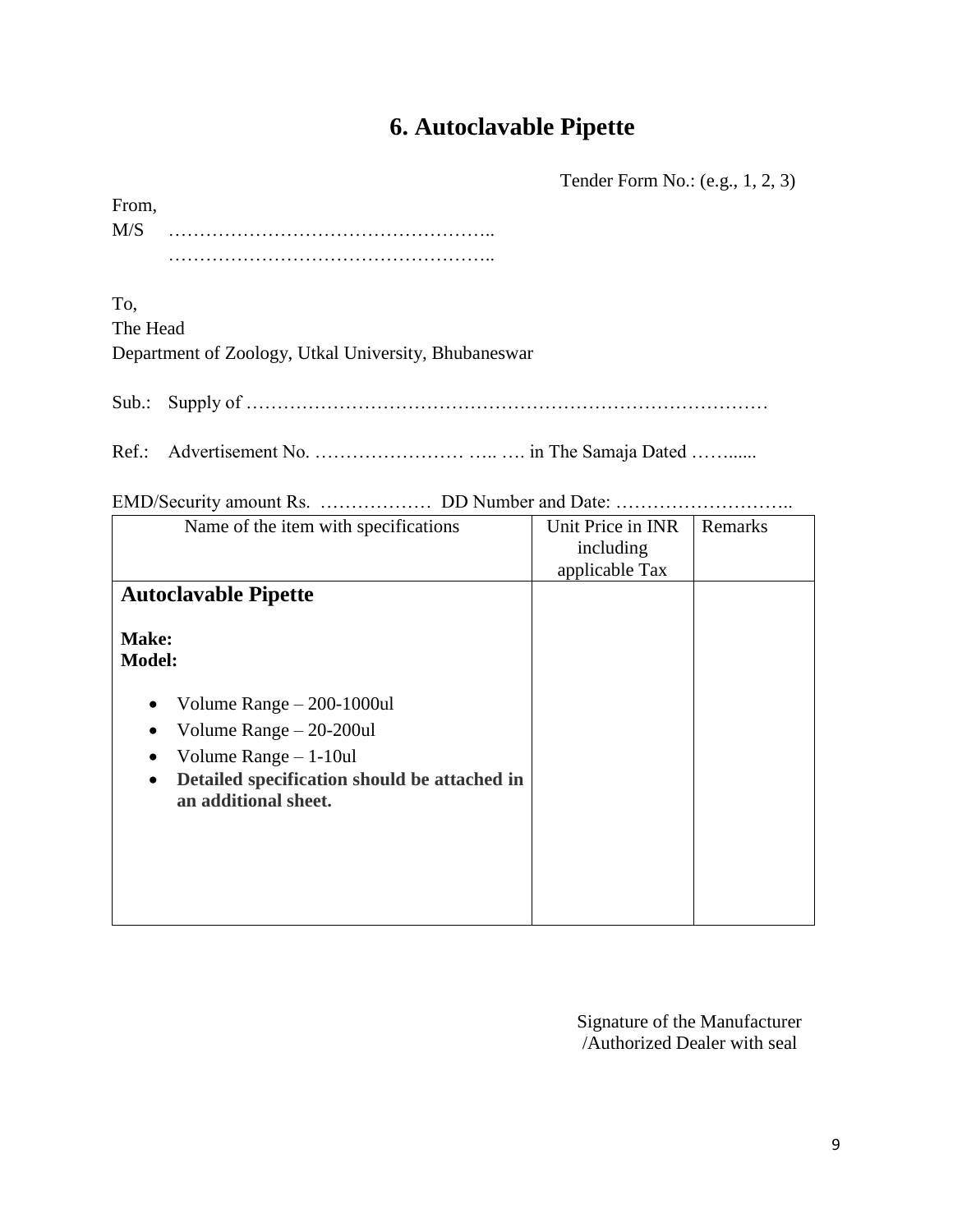## **7. Air Conditioner (Split type), 1.5 Ton**

Tender Form No.: (e.g., 1, 2, 3)

| From, |  |
|-------|--|
| M/S   |  |
|       |  |

To, The Head Department of Zoology, Utkal University, Bhubaneswar

Sub.: Supply of …………………………………………………………………………

Ref.: Advertisement No. …………………………………… in The Samaja Dated …………

EMD/Security amount Rs. ……………… DD Number and Date: ………………………..

| Name of the item with specifications                                                                                                                                                                                                                                                                                                                                                                                     | Unit Price in INR<br>including<br>applicable Tax | Remarks |
|--------------------------------------------------------------------------------------------------------------------------------------------------------------------------------------------------------------------------------------------------------------------------------------------------------------------------------------------------------------------------------------------------------------------------|--------------------------------------------------|---------|
| <b>Air Conditioner (Split type)</b>                                                                                                                                                                                                                                                                                                                                                                                      |                                                  |         |
| Make:<br><b>Model:</b>                                                                                                                                                                                                                                                                                                                                                                                                   |                                                  |         |
| Type: Split air conditioner<br>Energy efficiency- 3 star/5 star<br>Condenser coil: copper<br>Pipe: Copper<br>Compressor: Rotary or equivalent<br>Remote control<br>Standard branded Stabilizer as per requirement<br>$(130-230V)$<br>The price should include installation cost (Wall)<br>bracket for outer unit should be quoted<br>separately)<br>Detailed specification should be attached in an<br>additional sheet. |                                                  |         |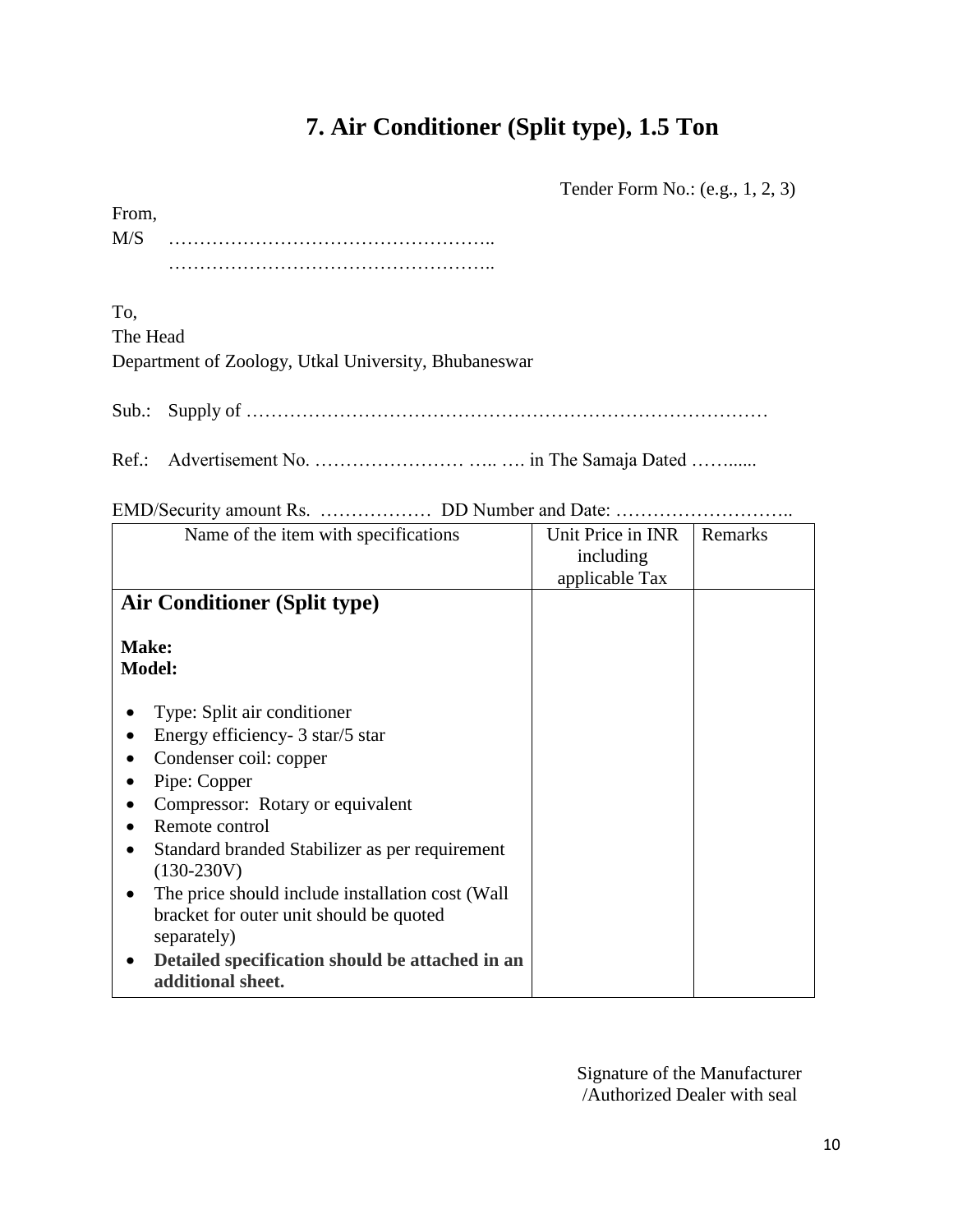### **8. Inverter Machine**

Tender Form No.: (e.g., 1, 2, 3)

| From, |  |  |  |  |  |  |  |  |  |  |  |  |  |  |  |  |  |  |  |
|-------|--|--|--|--|--|--|--|--|--|--|--|--|--|--|--|--|--|--|--|
| M/S   |  |  |  |  |  |  |  |  |  |  |  |  |  |  |  |  |  |  |  |
|       |  |  |  |  |  |  |  |  |  |  |  |  |  |  |  |  |  |  |  |

To, The Head Department of Zoology, Utkal University, Bhubaneswar

Sub.: Supply of …………………………………………………………………………

Ref.: Advertisement No. ………………………………… in The Samaja Dated …………

EMD/Security amount Rs. ……………… DD Number and Date: ………………………..

| Name of the item with specifications                                                                                                         | Unit Price in INR<br>including<br>applicable Tax | Remarks |
|----------------------------------------------------------------------------------------------------------------------------------------------|--------------------------------------------------|---------|
| <b>Inverter Machine</b>                                                                                                                      |                                                  |         |
| Make:<br><b>Model:</b><br>Microprocessor controlled sinewave inverter                                                                        |                                                  |         |
| Both 2500 watt and 1250 watt to be quoted<br>separately<br>Detailed specification should be attached in<br>$\bullet$<br>an additional sheet. |                                                  |         |
|                                                                                                                                              |                                                  |         |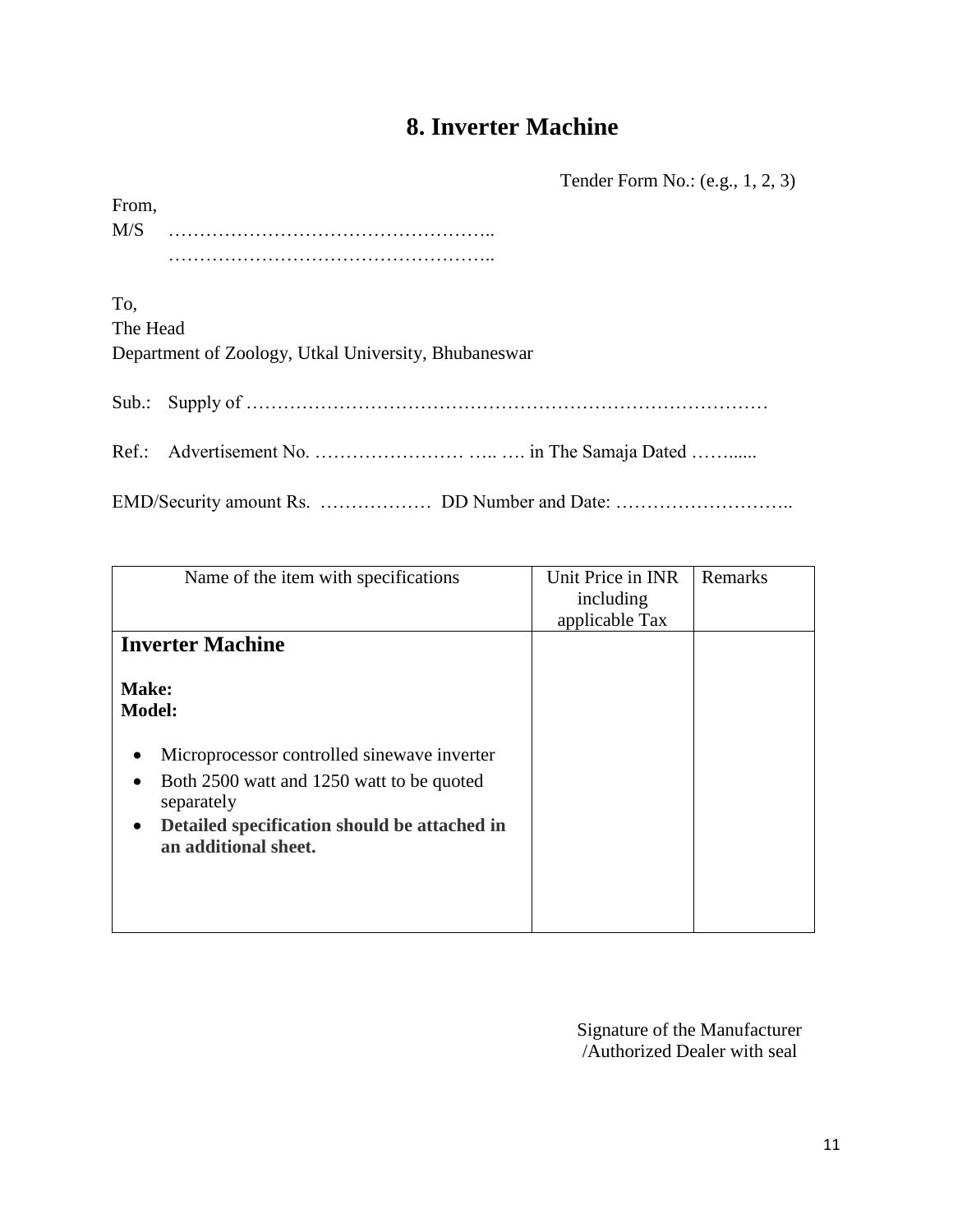# **9. Inverter Battery**

Tender Form No.: (e.g., 1, 2, 3)

| From,    |                                                      |
|----------|------------------------------------------------------|
|          |                                                      |
|          |                                                      |
| To,      |                                                      |
| The Head |                                                      |
|          | Department of Zoology, Utkal University, Bhubaneswar |
|          |                                                      |
|          |                                                      |
|          |                                                      |

| Name of the item with specifications                                                 | Unit Price in INR | Remarks |
|--------------------------------------------------------------------------------------|-------------------|---------|
|                                                                                      |                   |         |
|                                                                                      | including         |         |
|                                                                                      | applicable Tax    |         |
| <b>Inverter Battery</b>                                                              |                   |         |
| Make:<br><b>Model:</b>                                                               |                   |         |
| Both 150 Ah and 220 Ah to be quoted<br>separately                                    |                   |         |
| Both maintenance free and acid water battery to<br>$\bullet$<br>be quoted separately |                   |         |
| Detailed specification should be attached in<br>$\bullet$<br>an additional sheet.    |                   |         |
|                                                                                      |                   |         |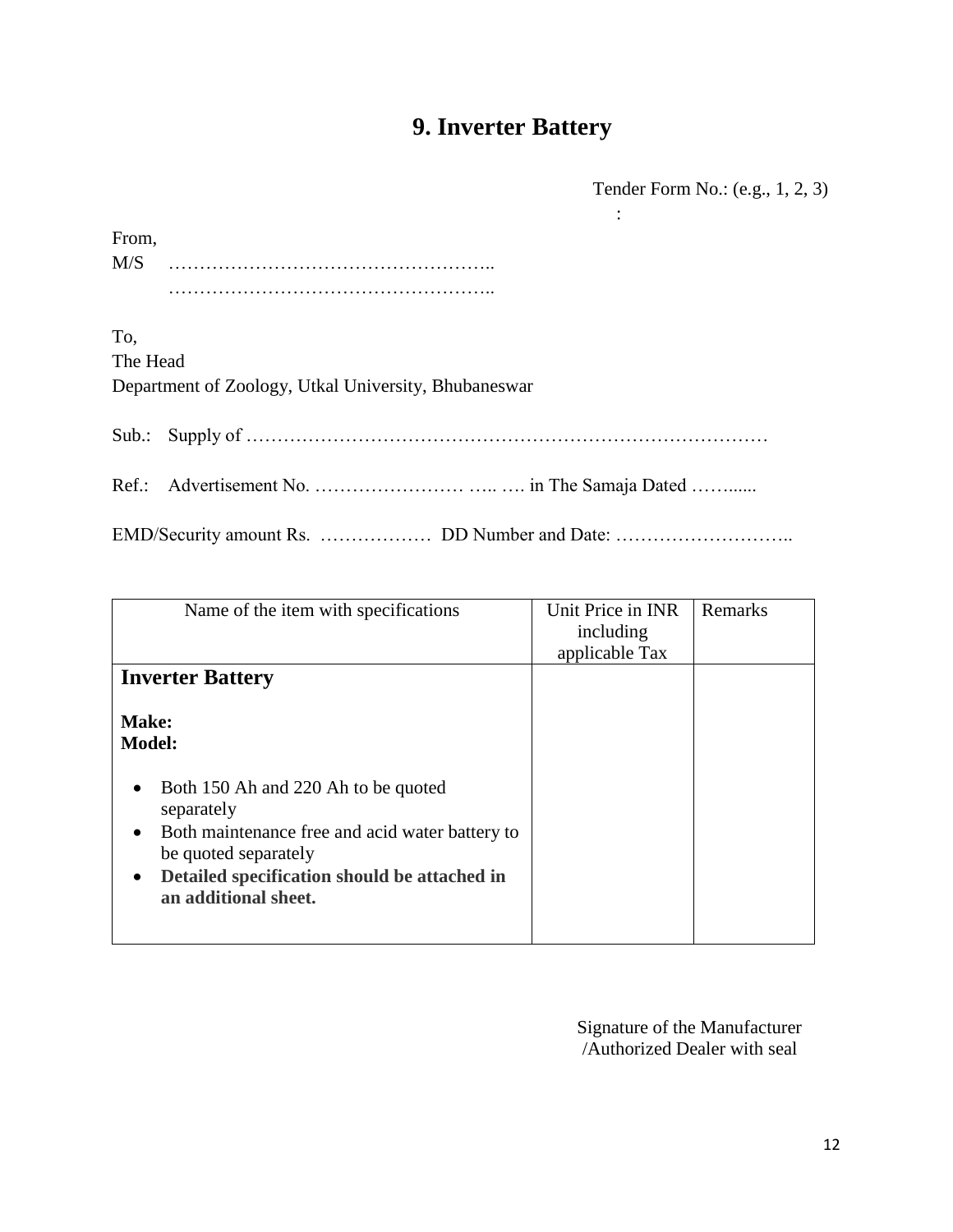### **10. Drinking Water Facility**

Tender Form No.: (e.g., 1, 2, 3)

| From, |  |  |  |  |  |  |  |  |  |  |  |  |  |  |  |  |  |  |  |  |
|-------|--|--|--|--|--|--|--|--|--|--|--|--|--|--|--|--|--|--|--|--|
| M/S   |  |  |  |  |  |  |  |  |  |  |  |  |  |  |  |  |  |  |  |  |
|       |  |  |  |  |  |  |  |  |  |  |  |  |  |  |  |  |  |  |  |  |

To, The Head Department of Zoology, Utkal University, Bhubaneswar

Sub.: Supply of …………………………………………………………………………

Ref.: Advertisement No. ……………………………… in The Samaja Dated …………

EMD/Security amount Rs. ……………… DD Number and Date: ………………………..

| Name of the item with specifications                                                                                                                                                                                                                                                                                                  | Unit Price in INR<br>including<br>applicable Tax | Remarks |
|---------------------------------------------------------------------------------------------------------------------------------------------------------------------------------------------------------------------------------------------------------------------------------------------------------------------------------------|--------------------------------------------------|---------|
| <b>Drinking Water Facility</b>                                                                                                                                                                                                                                                                                                        |                                                  |         |
| <b>Make:</b><br><b>Model:</b><br>20 ltr cooling/hr<br>40 ltr storage capacity<br>$\bullet$<br>UV filtration<br>Both plane and cold water facility<br>Additional purifier<br>$\bullet$<br>The cost should include standard installation<br>charge<br>Detailed specification should be attached in<br>$\bullet$<br>an additional sheet. |                                                  |         |